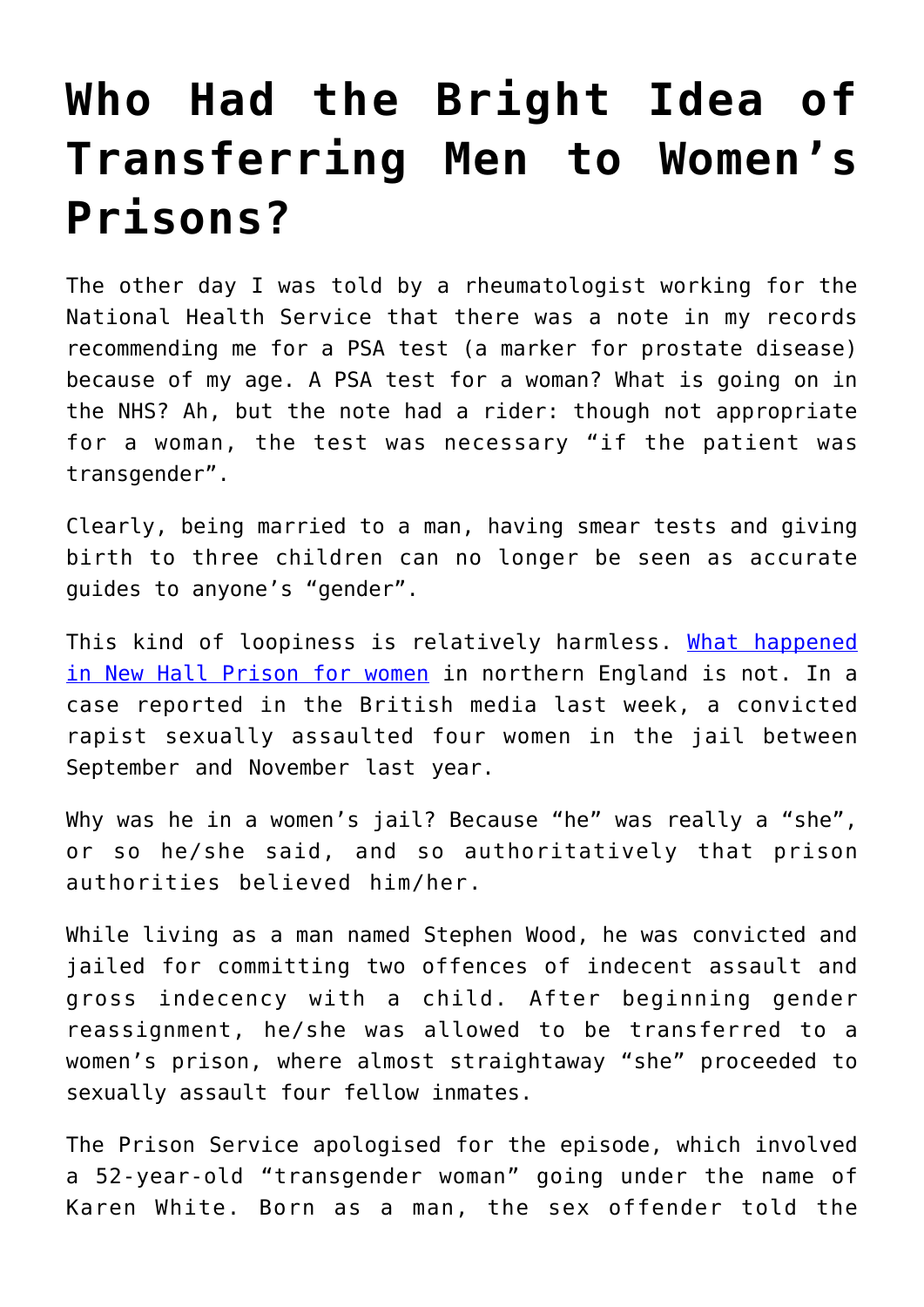authorities that "she" identified as a woman, and was remanded into New Hall Prison near Wakefield, in West Yorkshire.

Leeds Crown Court heard that White "was undergoing gender reassignment but had not undergone full surgery", as became apparent when, "within days of admission to the women-only prison in September 2017, 'she' proceeded to make a sexual advance to another prisoner while in an aroused state", and only "a fortnight later … forced another inmate's hand onto her padded bra". A few days later, "she was accused of pushing her hips and penis against another prisoner and in November last year she allegedly kissed a female inmate on the neck."

After fellow-inmates complained, "she" was transferred to allmale Armley Prison, in Leeds.

Implausibly, White "denied two of the prison assaults and the cases were order to lay on file. She had said she could not be guilty of the prison attacks as she was not attracted to women and had erectile dysfunction."

According to the Prison Service, rules dictate that "a convict must be put into a jail in accordance with their legally recognised gender. If an inmate identifies as a non-legally recognised gender, a case group assesses them but must take account of previous offences. That did not happen in White's case."

A prison spokesman said: "We apologise sincerely. While we work to manage all prisoners, including those who are transgender, sensitively and in line with the law, the safety of all prisoners must be our absolute priority."

Recently, feminists who placed pink stickers shaped like crudely-drawn phalluses adorned with the slogan "Women don't have penises" in prominent public places [were investigated](https://www.pressreader.com/uk/the-daily-telegraph/20180820/281663960855759) for committing a hate crime. Now it would appear that the prison authorities believe that some women do indeed have penises. The trouble is, they seek to use them "inappropriately"